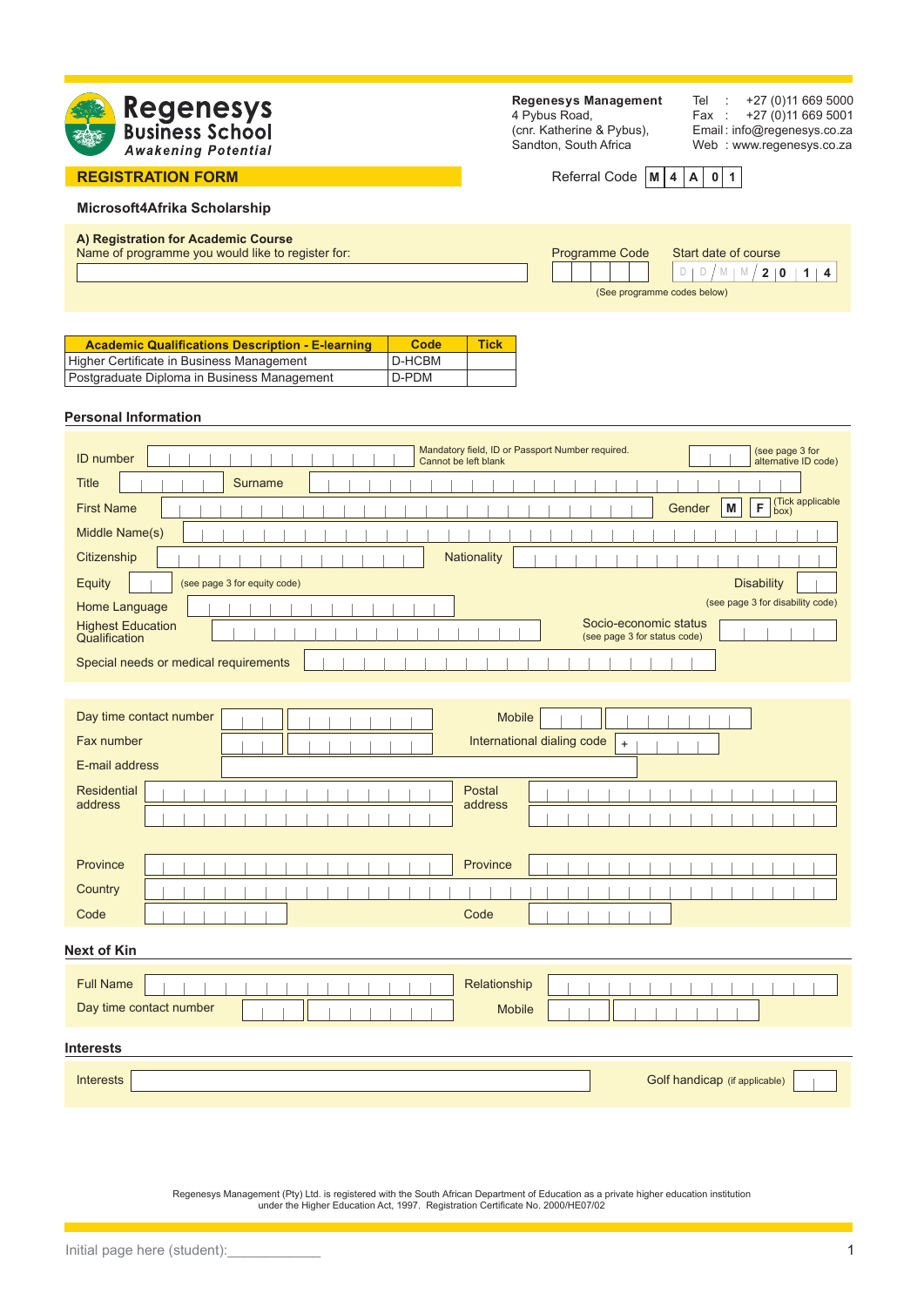

**Regenesys Management** 4 Pybus Road, (cnr. Katherine & Pybus), Sandton, South Africa

Tel : +27 (0)11 669 5000 Fax : +27 (0)11 669 5001 Email : info@regenesys.co.za Web : www.regenesys.co.za

## **REGISTRATION FORM**

# **Employer Information**

| Company                    | Job Title             |                    |
|----------------------------|-----------------------|--------------------|
| Department                 | Industry              |                    |
| Daytime contact number     | Years work experience | Tick if unemployed |
| International dialing code |                       |                    |

| Please provide the following with your application                                                                                                                                                                           | <b>Loyalty and Alumni</b>                                                                                                                                                |
|------------------------------------------------------------------------------------------------------------------------------------------------------------------------------------------------------------------------------|--------------------------------------------------------------------------------------------------------------------------------------------------------------------------|
| <b>Academic Course</b><br>1. Three page Curriculum Vitae<br>2. One page letter of motivation<br>3. Certified copy of ID document<br>4. Certified copy of Highest Qualifications<br>5. Certified copy of statement of results | Would you like to join the Regenesys<br><b>Loyalty Programme?</b><br>N <sub>o</sub><br>Yes<br>Would you like to become a Regenesys<br>Alumni member?<br>No<br><b>Yes</b> |
|                                                                                                                                                                                                                              |                                                                                                                                                                          |

## **How did you initially hear about Regenesys?**

| 1. Newspaper Advert    | 2. Exhibition/School Visit   |  |
|------------------------|------------------------------|--|
| 3. Magazine Advert     | 4. Online Search             |  |
| 5. Outdoor Advertising | 6. Facebook/Twitter/LinkedIn |  |
| 7. Referral            | 8. Other (Please specify)    |  |

### **REGISTRATION FORM**

#### **Notification**

We are required to collect information on gender and race for statistical purposes only as required by the South African Department of Education Regenesys does not discriminate on the basis of gender, age, disability, race, sexual orientation, colour or ethnic origin. Data collected on this form will be entered into our database.

Please ensure that you read the Terms and Conditions. Signing this form indicates that you have read and understood the Terms and conditions.

Regenesys will from time to time communicate via SMS or e-mail. Please tick to indicate if this is acceptable.

 $I$  hereby confirm that I have read and accepted the Terms and Conditions (page 4)

of Regenesys.

Signature Date Communication of the Communication of the Communication of the Date

#### **Disclaimer**

Neither REGENESYS MANAGEMENT (Pty) LTD nor any of its directors, employees or agents will be held liable for accidents, illness, losses or damage to private property of whatever nature, of registered Regenesys learners.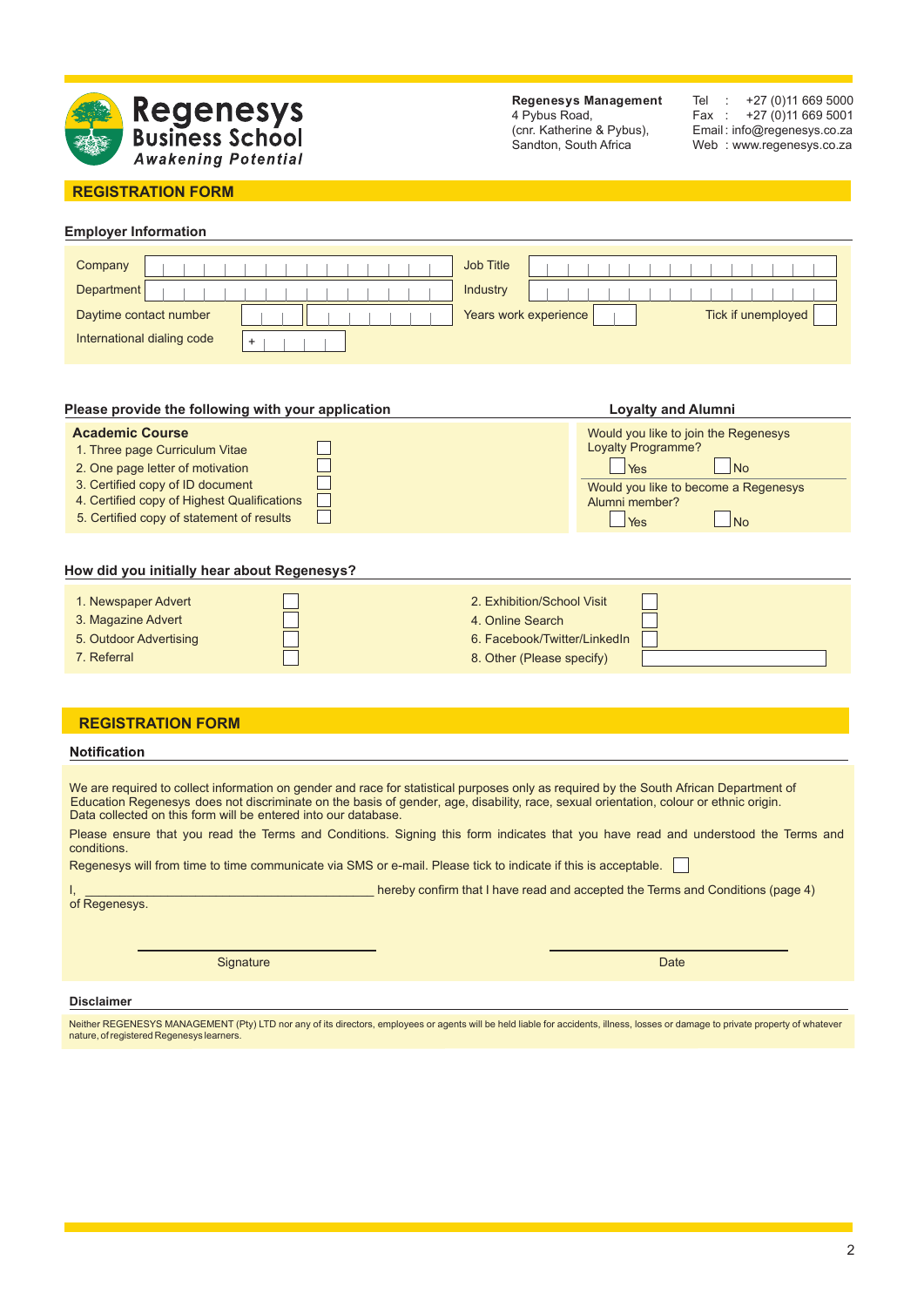# **Codes**

| <b>Equity Code</b>                          | Code            |
|---------------------------------------------|-----------------|
| <b>Black</b>                                | BA              |
| Coloured                                    | C               |
| Indian / Asian                              | I/A             |
| White                                       | <b>WH</b>       |
| <b>Alternative ID Type</b>                  | <b>Code</b>     |
| <b>SAQA Member</b>                          | 521             |
| Passport No. or Foreign ID No.              | 527             |
| Driver's Licence                            | 529             |
| <b>Temporary ID Number</b>                  | 531             |
| None                                        | 533             |
| Unknown                                     | 535             |
| <b>Student Number</b>                       | 537             |
| Work Permit Number                          | 538             |
| Employee Number                             | 539             |
| <b>Birth Certificate Number</b>             | 540             |
| HRS Registration No.                        | 541             |
| <b>ETQA Record Number</b>                   | 561             |
| Refugee Number                              | 565             |
|                                             |                 |
| <b>Highest Education Qualification</b><br>M | Level<br>NIOT A |

| Lever            |
|------------------|
| NOF <sub>4</sub> |
| NQF <sub>5</sub> |
| NQF6             |
| NOF <sub>7</sub> |
| NOF <sub>8</sub> |
| NOF <sub>9</sub> |
| <b>NQF 10</b>    |
|                  |

| <b>Disability Status Code</b>            | Code           |
|------------------------------------------|----------------|
| None                                     | N              |
| Sight (even with glasses)                | 01             |
| Hearing (even with hearing aid)          | 02             |
| Communication (talking, listening)       | 03             |
| Physical (moving, standing, grasping)    | 04             |
| Intellectual (difficulties in learning)  | 0 <sub>5</sub> |
| Emotional (behavioural or psychological) | 06             |
| Multiple                                 | 07             |
| Disabled (other)                         | 09             |
| <b>Citizen Resident Status Code</b>      | Code           |
| Unknown                                  | U              |
| South Africa                             | <b>SA</b>      |
| Other                                    | $\Omega$       |
| Dual (SA plus other)                     | D              |
| <b>PR Permanent Resident</b>             | <b>PR</b>      |
| <b>Socio-economic Status Code</b>        | Code           |
| Employed                                 | 01             |
| Unemployed - Looking for work            | 02             |
| Unemployed - Not looking for work        | 03             |
| Unemployed - Housewife/Homemaker         | 03             |
| Pensioner/Retired                        | 07             |
| None of the above                        | 10             |
| N/A: Age <15                             | 97             |
| N/A: Institution                         | 98             |